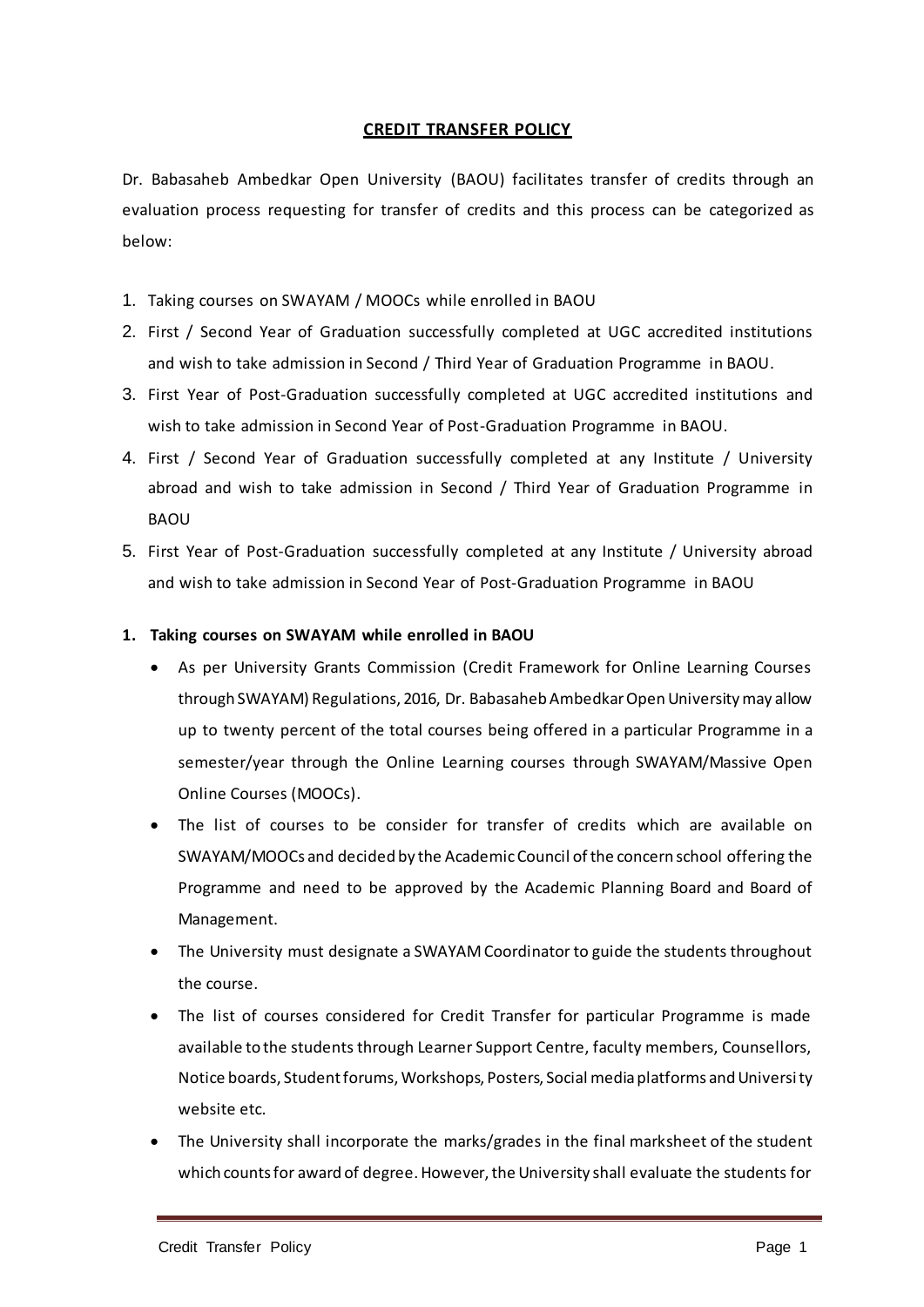the practical/lab component and incorporate these marks/gradesin the overall marksheet of the student.

- On receipt of MOOCs completion certificate from SWAYAM / MOOCs, the University is required to give equivalent credit weightage up to 20% for the credits earned through SWAYAM.
- **2. First / Second Year of Graduation Programme successfully completed at UGC accredited institutions and wish to take admission in Second / Third Year of Graduation Programme in BAOU**
	- If a student had successfully completed First / Second Year of Graduation Programme similar in content as compared to what is offered at BAOU and had to take a break due to some unavoidable circumstances during his / her studies and wishes to complete his / her studies at BAOU may get the benefit of transfer of credits earlier earned to get admission in Second / Third year of equivalent Graduation Programme offered by BAOU.
	- Such individuals may submit the prescribed application with grade-card and detailed syllabus of the Programme studied to admission department of the university and admission department shall then arrange for necessary approval from Director (Academics) who in turn will obtain the recommendations of the concerned school for equivalent grade and credit for the course(s) of interest.
- **3. First Year of Post-Graduation Programme successfully completed at UGC accredited institutions and wish to take admission in Second Year of Post-Graduation Programme in BAOU.**
	- If a student had successfully completed First Year of Post-Graduation Programme similar in content as compared to what is offered at BAOU and had to take a break due to some unavoidable circumstances during his / her studies and wishes to complete his / herstudies at BAOU may get the benefit of transfer of credits and shall be considered eligible to get admission in Second year of equivalent Post-Graduation Programme offered by BAOU.
	- Such individuals may submit the prescribed application with grade-card and detailed syllabus of the Programme studied to admission department of the university and admission department shall then arrange for necessary approval from Director (Academics) who in turn will obtain the recommendations of the concerned school for equivalent grade and credit for the course(s) of interest.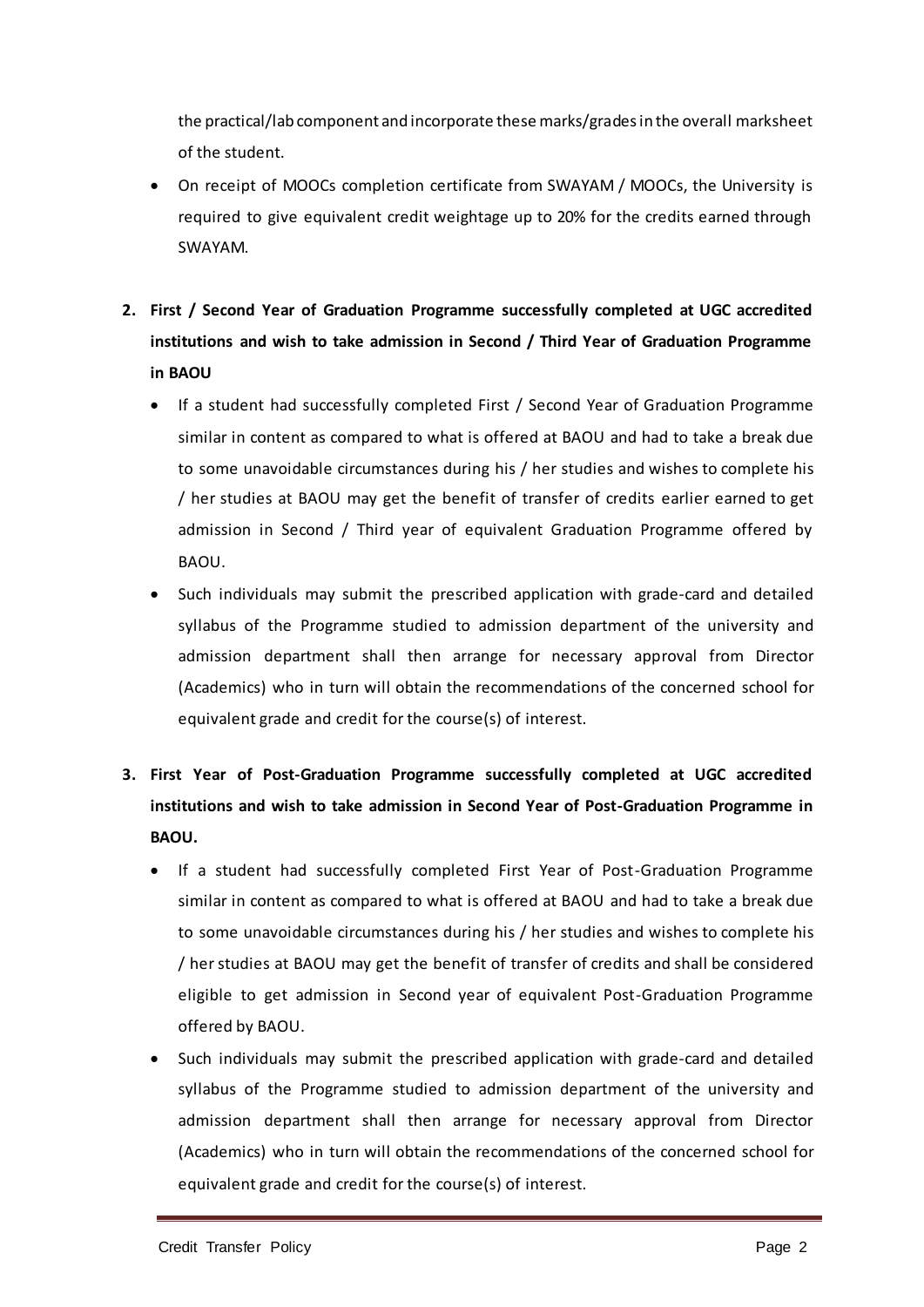- **4. First / Second Year of Graduation successfully completed at any Institute / University abroad and wish to take admission in Second / Third Year of Graduation Programme in BAOU**
	- If a student had successfully completed First / Second Year of Graduation Programme similar in content as compared to what is offered at BAOU from any Institute / University abroad and had to take a break due to some unavoidable circumstances during his / her studies and now would like to complete his / herstudies at BAOU may get the benefit of transfer of credits earlier earned to get admission in Second / Third year of equivalent Graduation Programme offered by BAOU.
	- Such individuals may submit the prescribed application with grade-card, equivalence certificate of Degrees awarded by the Foreign Universities by the Association of Indian Universities (AIU) and detailed syllabus of the Programme studied to admission department of the university and admission department shall then arrange for necessary approval from Director (Academics) who in turn will obtain the recommendations of the concerned school for equivalent grade and credit for the course(s) of interest.
	- All grade-cards/transcripts and course syllabi must be translated from the original language into English and certified by a professional translator.
- **5. First Year of Post-Graduation successfully completed at any Institute / University abroad and wish to take admission in Second Year of Post-Graduation Programme in BAOU**
	- If a student had successfully completed First Year of Post-Graduation Programme similar in content as compared to what is offered at BAOU from any Institute / University abroad and had to take a break due to some unavoidable circumstances during his / her studies and now would like to complete his / her studies at BAOU may get the benefit of transfer of credits earlier earned to get admission in Second year of equivalent Post-Graduation Programme offered by BAOU.
	- Such individuals may submit the prescribed application with grade-card, equivalence certificate of Degrees awarded by the Foreign Universities by the Association of Indian Universities (AIU) and detailed syllabus of the Programme studied to admission department of the university and admission department shall then arrange for necessary approval from Director (Academics) who in turn will obtain the recommendations of the concerned school for equivalent grade and credit for the course(s) of interest.